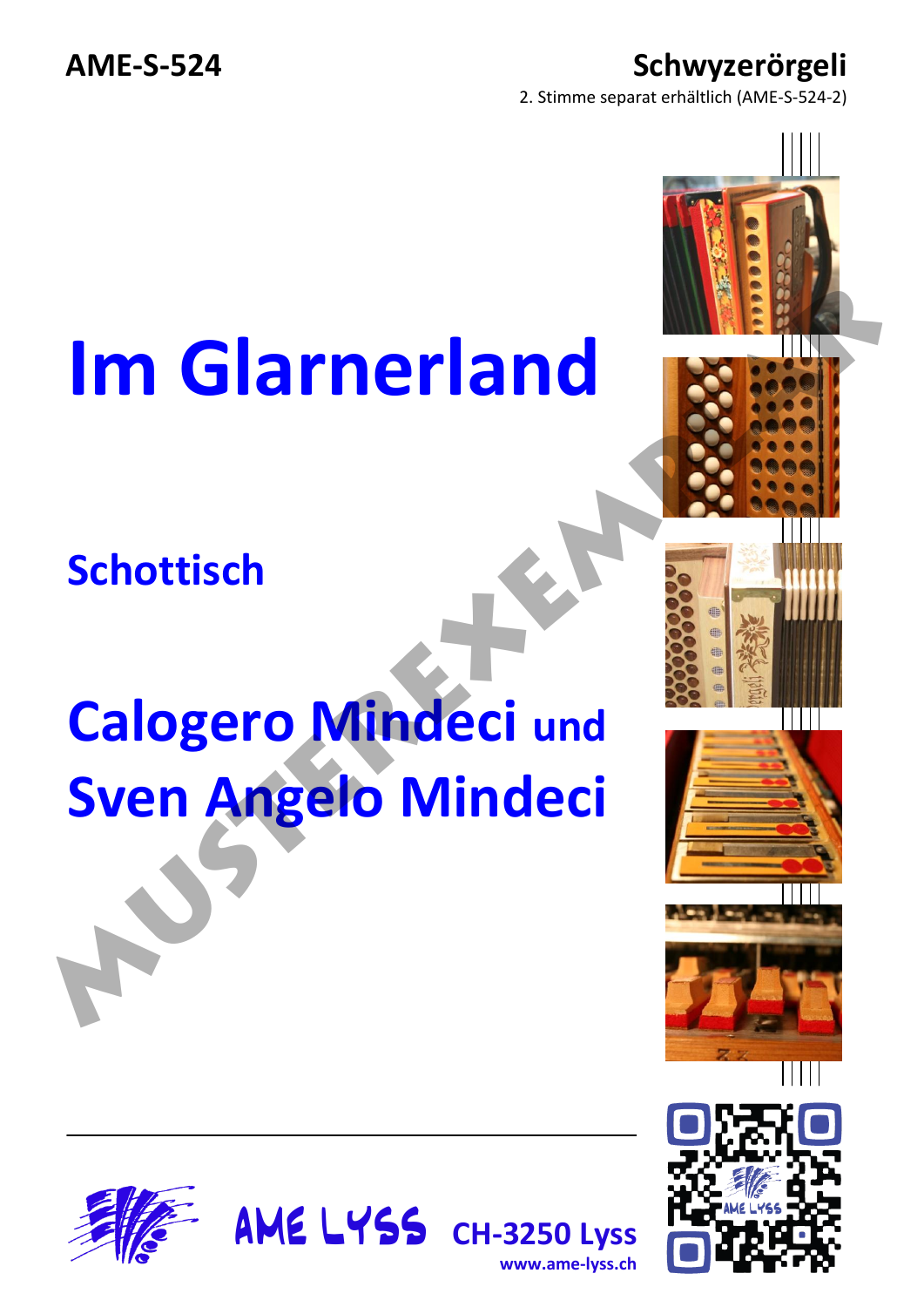**AME‐S‐524**